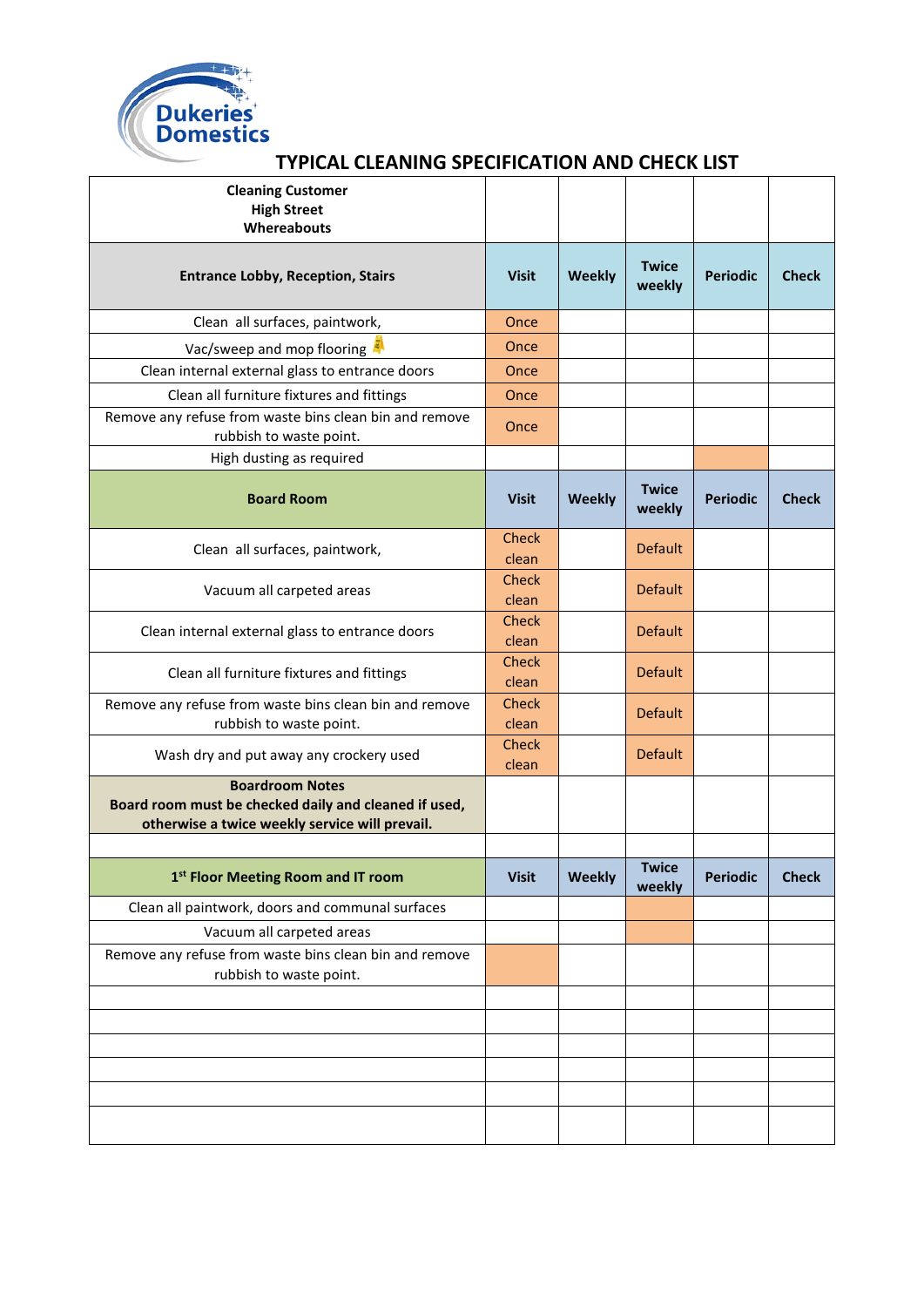

## **Washrooms Visit Weekly Twice weekly Periodic Check** Clean all surfaces and paintwork Twice Clean all vitreous surfaces and clean and polish bright work **Twice** Descale periodically and the contract of the contract of the contract of the contract of the contract of the contract of the contract of the contract of the contract of the contract of the contract of the contract of the c Replenish Consumables **Twice** Clean plug traps and overflows as required Twice High dusting Vac/sweep and mop flooring **A** and the state of the Twice Remove any refuse from waste bins clean bin and remove Refliove any refuse from waste bins clean bin and remove Twice **Washrooms Notes Reception Disabled WC will be continuously checked throughout the day and cleaned as required Canteen Area Canteen Area Canteen Area Canteen Area Visit | Weekly | Twice <b>Weekly weekly Periodic Check** Clean all surfaces, paintwork , tiles and appliances Clean all furniture fixtures and fittings Clean and sanitise microwaves each visit. Clean and de-crumb toasters Clean Fridges dispose of any out of date left food items clean sanitise internally Vac/sweep and mop flooring High dusting Replenish Consumables Remove any refuse from waste bins clean bin and remove rubbish to waste point. Load dishwasher with any surplus crockery ,cutlery and put away when dry **General areas Visit Weekly Twice weekly Periodic Check** Clean all paintwork doors and communal surfaces Rotational Vacuum flooring prioritising traffic areas Remove any refuse from waste bins clean bin and remove rubbish to waste point.

#### **TYPICAL CLEANING SPECIFICATION AND CHECK LIST**